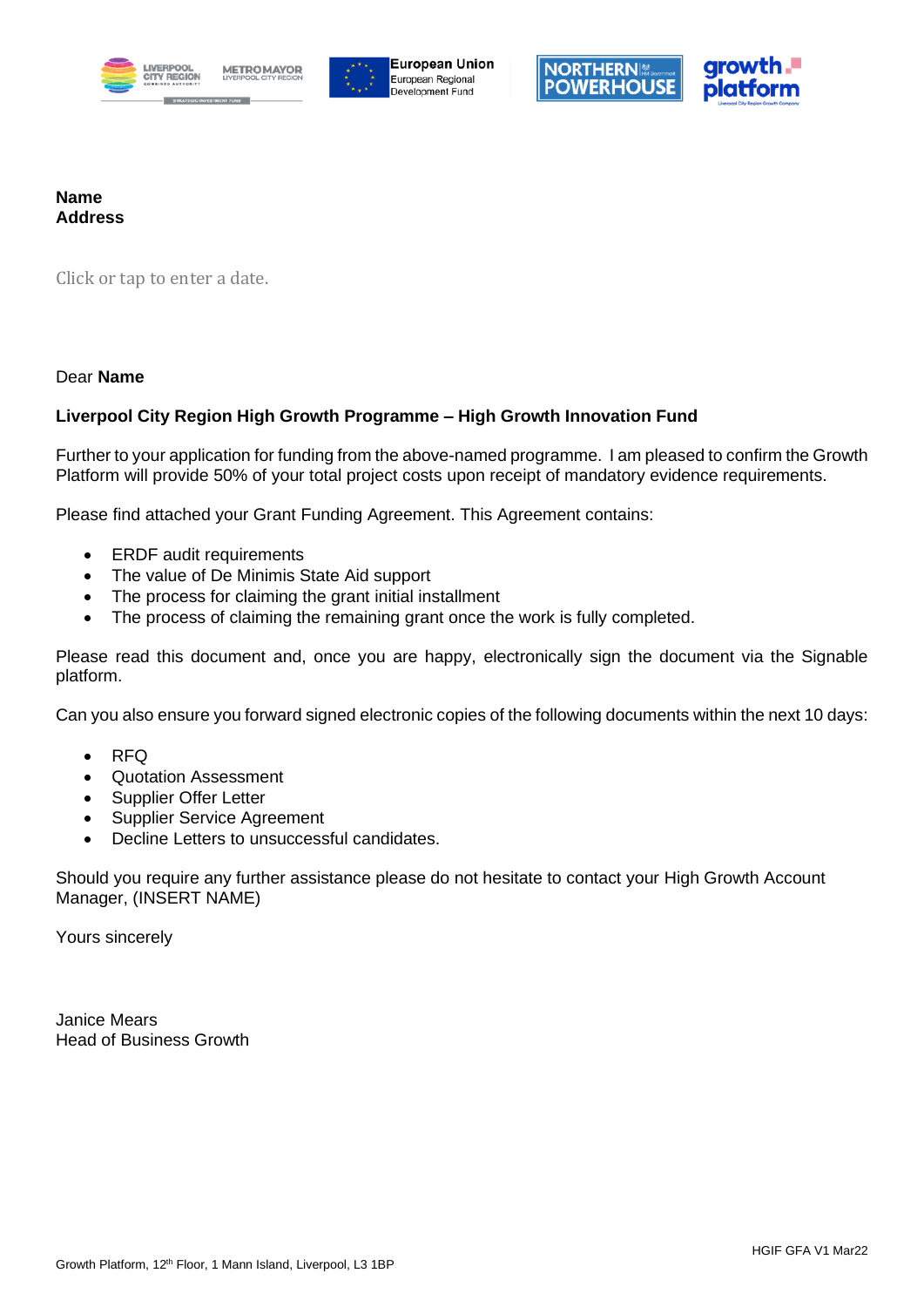





**Date of Agreement** Click or tap to enter a date.

# **High Growth Innovation Fund – Grant Funding Agreement**

Growth Platform is pleased to offer **NAME** (the SME) a grant from the High Growth Innovation Fund. The SME is receiving De Minimis Aid (Commission Regulation (EU) No 1407/2013, OJ L 352/1) support from the **ERDF Liverpool City Region High Growth Programme.**

| a.  | Project<br>Name of project the High Growth Programme is offering to<br>support                                                  |  |
|-----|---------------------------------------------------------------------------------------------------------------------------------|--|
|     | b. Supplier<br>Name of supplier (the supplier) contracted to carry out the                                                      |  |
|     | work as a result of an ERDF compliant procurement process                                                                       |  |
|     | c. Total Project Cost                                                                                                           |  |
|     | Total cost of the project as detailed in the Service Agreement<br>between the SME and the Supplier                              |  |
| d.  | 50% Growth Platform Grant £<br>Total offer of support from the High Growth Innovation Fund in<br><b>GBP</b>                     |  |
| e.  | 50% Growth Platform Grant €<br>Total value of support from the High Growth Innovation Fund in<br>EUROs for De Minimis purposes. |  |
| f.  | 50% SME Contribution<br>Value of SME contribution - 50% of total project cost                                                   |  |
| g.  | <b>Completion Date</b><br>Date the project will be completed                                                                    |  |
| lh. | Anticipated Number of Jobs Created<br>Number of jobs the SME anticipates will be created                                        |  |
| li. | Anticipated Number of New Products,                                                                                             |  |
|     | Processes or Services to the business                                                                                           |  |

#### **Process**

- 1. You "THE SME" will have received and accepted an offer letter from Growth Platform.
- 2. You will have procured the appropriate supplier/s for your project.
- 3. You will need to attach a payment schedule to this Grant Funding Agreement.
- 4. Growth Platform will then check the procurement and issue the initial 50% payment of grant.
- 5. You will then go ahead and begin your project.
- 6. Your account manager (INSERT NAME) will contact you halfway through for an interim report on the progress of your project.
- 7. On satisfactory completion of your project, you will pay the Supplier in full.
- 8. You will claim the grant from Growth Platform as per the Claim Instructions in Annex 1 of this Funding Agreement.
- 9. The SME must not vary or deviate from the Project as agreed with the supplier in the Service Agreement without the prior agreement of your Growth Platform High Growth Account Manager.
- 10. The SME must commence to carry out the Project as soon as reasonably practicable after the date on which you accept this offer and thereafter you must proceed diligently with and complete the Project within 6 months.
- 11. The SME will endeavor to create the jobs as detailed in section h. above.
- 12. The SME will provide all requested auditable documentation listed in Annex 1 of this Funding Agreement in a timely manner.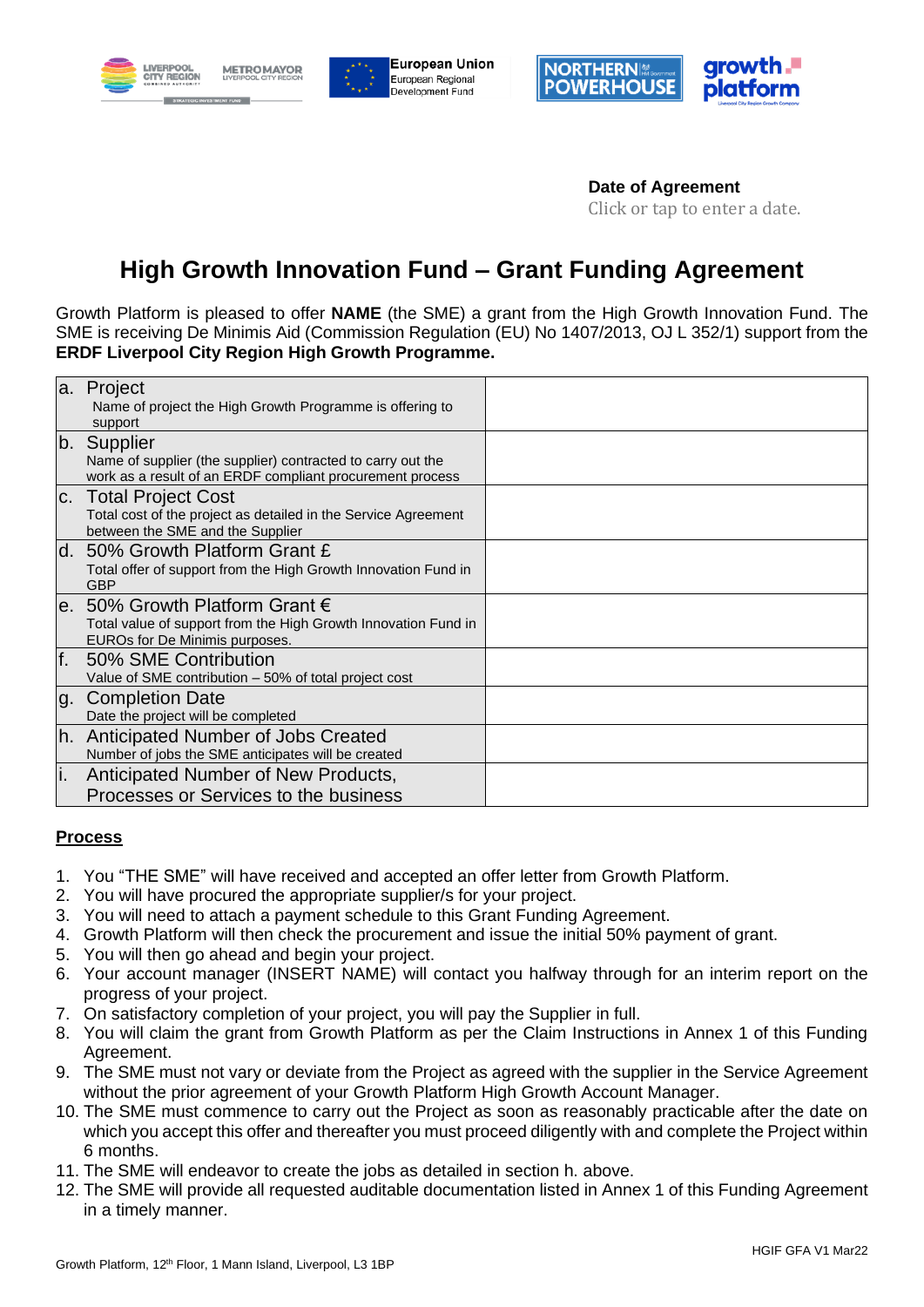





- 13. The SME agrees to retain original documentary evidence in line with the 14-20 ERDF Document Retention Requirements (Annex 1)
- 14. In the event the SME ceases trading, the documentation must be passed to Growth Platform to retain as per the 14-20 ERDF Document Retention Requirements (Annex 1)
- 15. The SME must provide Growth Platform with evidence of jobs created as specified in Annex 1.
- 16. Grants may be publicised.
- 17. When requested you must provide a description of the project which you are happy to circulate in press releases and marketing material.
- 18. It is proposed that the assistance provided will comply with the State Aid rules since it will be provided in line with the De Minimis exemption (in accordance with Commission Regulation (EU) No 1407/2013, OJ L 352/1). Under this exemption a single undertaking may receive up to the limit of €200,000 of De Minimis aid from the Member State within which it does business and which provides the aid over any period of three fiscal years.
- 19. The potential value of this support for De Minimis Aid purposes is detailed in Section e above.
- 20. You may need to declare this amount to any other UK public body intending to provide aid, in addition to any audit or other investigation, and who requests information from you on how much De Minimis aid your business has received. Therefore, we strongly recommend that you maintain a record of this assistance for future reference. For the purposes of the relevant legislation, you must retain this letter for 3 years from the date on this letter and be able to produce it on request by the UK public authorities or the European Commission. You may need to keep this letter longer than 3 years for other purposes
- 21. We will need to know if work is significantly altered. Otherwise, you are in breach of contract, and your grant can be removed at any point in time.

| Signature |                                |
|-----------|--------------------------------|
| Date      |                                |
| Name      | <b>Janice Mears</b>            |
| Position  | <b>Head of Business Growth</b> |

Signed on behalf of Growth Platform

#### Signed on behalf of **NAME**

I can confirm that **Name** wish to accept the grant and that we fully understand and will follow the terms and conditions of the grant.

| Signature |  |
|-----------|--|
| Date      |  |
| Name      |  |
| Position  |  |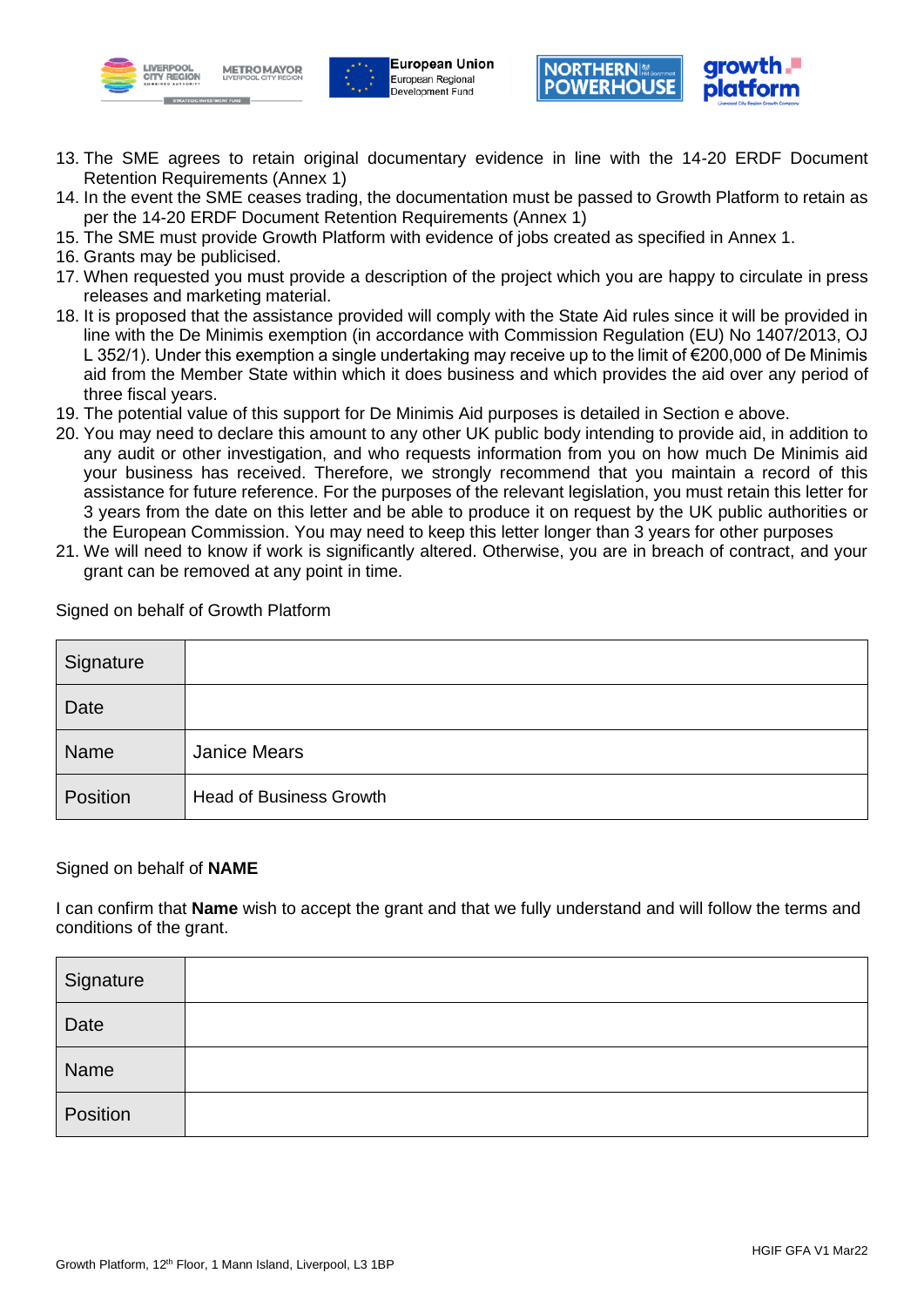





# **Annex 1 – High Growth Innovation Fund Terms & Conditions**

The High Growth Innovation Fund is part funded by the European Regional Development Fund (ERDF) and as such is subject to specific rules and regulations. If you were to be successful in your application, you will need to act in accordance with these Terms and Conditions. Growth Platform High Growth Account Managers will assist you with the processes details of which are below.

### **1) Procurement**

The project to be funded will need to be procured in line with ERDF procurement rules. These rules ensure that the principles of openness, transparency and equal treatment are adhered to.

Growth Platform have a procurement pack that contains suggested templates of the required procurement documentation. This documentation includes the minimum detail to ensure compliance with ERDF rules. If you prefer to use your own documentation, please ensure the minimum detail is included. Please note the European logo **must** be used on all documentation.

#### **a) Procurement Process**

- **i) Request for Quotation (RfQ)**
- Value for money must be demonstrated by **obtaining 3 quotes**. The RfQ template can be used to request quotes from suppliers.
- You can amend the 'evaluation criteria' section to suit your requirements but you will need to assess the tenders based on these criteria.
	- $\circ$  The chosen criteria MUST be directly linked to the goods, services or works to be provided and cannot relate to past performance of the supplier
	- $\circ$  The chosen criteria MUST be aimed at identifying the most economically advantageous tender and cannot be aimed at any other purpose
	- o The criteria MUST be objective and objectively quantifiable
- The RfQ must have a deadline for receipt of tenders.
- Growth Platform will advertise the RfQ on<https://growthplatform.org/tenders/> for a minimum 10 days to aid the process but you should still seek quotes from relevant suppliers to ensure that 3 quotes are received.

#### **ii) Evaluation**

- You must demonstrate how you have chosen the preferred supplier. An Evaluation sheet is included in the procurement pack to be used to evaluate each quotation you have received. This needs to be completed electronically & printed & signed once completed. This will assist you to choose the most competitive tender.
- Ensure that the 'criteria' on the evaluation sheet matches those quoted in the RfQ.
- Evaluations must not be done before the deadline date on the RfQ.
- Ensure all tenders were received before the deadline on the RfQ any tenders received after this date should not be evaluated.

Growth Platform will need copies of tenders, quotes and evaluations to retain on file for audit purposes.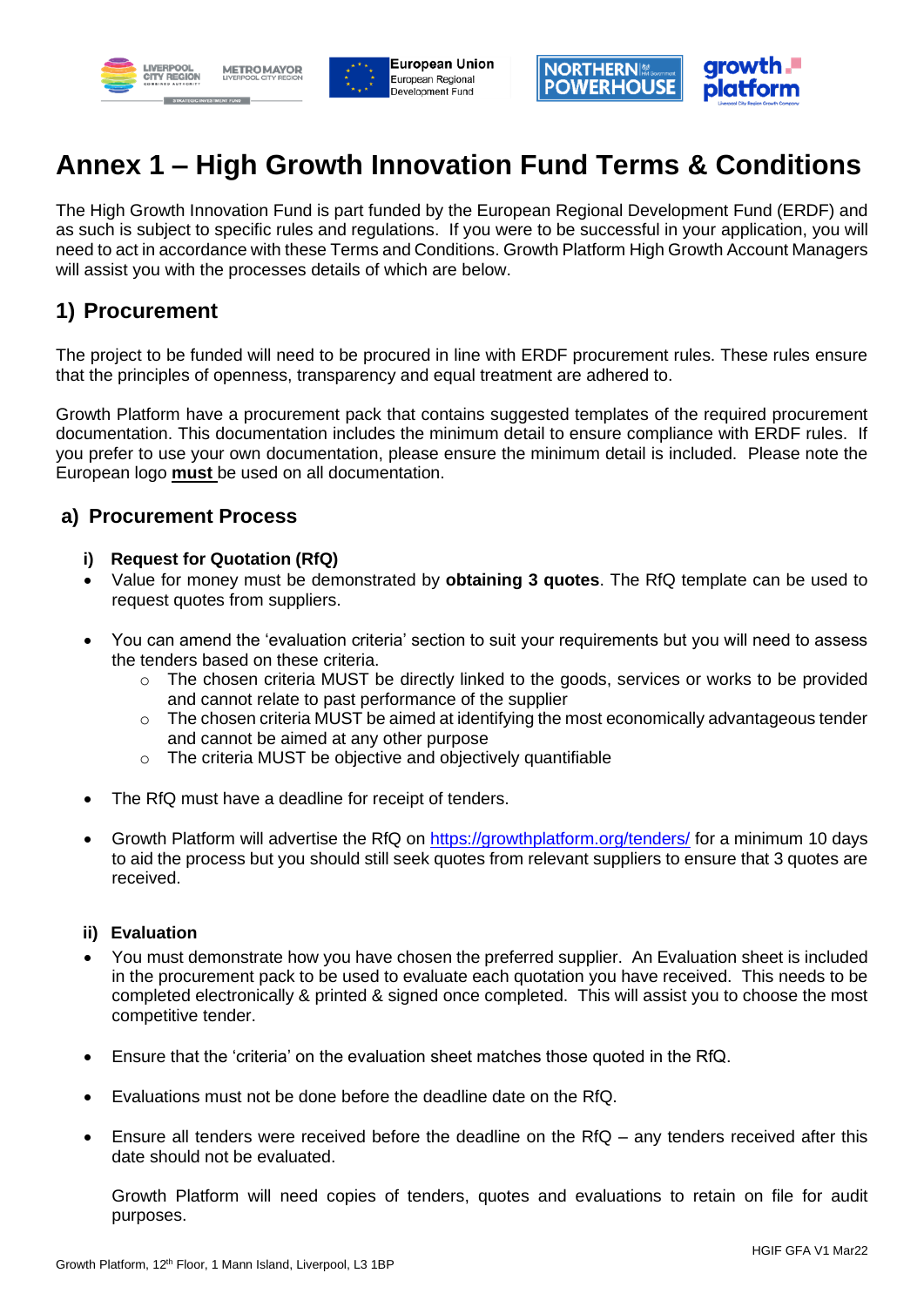





# **2) Grant Funding Agreement**

If your project is successful at this stage Growth Platform will issue you with a Grant Funding Agreement (THIS DOCUMENT) which will need to be signed and returned along with signed copies of the supplier Offer Letter, Decline Letters and Service Agreement (see below).

### **3) Offer Letter and Decline Letters**

Once you have chosen a supplier an Offer Letter should be given to them informing them that they have been successful and decline letters should be sent to the unsuccessful suppliers. Templates are included in the Procurement pack.

These letters should be dated **after this GFA** has been issued.

### **4) Service Agreement**

Once you have received your Funding Agreement from Growth Platform you can enter into a contract with your supplier. The Service Agreement is between the business procuring the work (this should be the same as the business name on the High Growth Innovation Fund Application Form) and your chosen supplier. This should include details of all work to be carried out, along with costs and timescales.

# **5) Publicity**

There are strict rules relating to the publicity of ERDF programmes. The European Commission see the ERDF logo (above) as being one of the most important communication tools for ERDF programmes. It is mandatory that the logo is used and applied correctly, prominently, and consistently on all publicity materials produced. It is a condition of receiving a High Growth Innovation Fund Grant that you include the ERDF logo where possible.

# **6) Evidence**

You should be aware that to claim the grant payment from this programme you will need to provide Growth Platform with all the evidence that you have paid your supplier. Documentation will include, but is not limited to:

- Procurement documentation
- Proof of internet advert
- Copies of invoices
- Copies of bank statements to prove payment of invoice (unrelated transactions can be blanked out)

### **7) Claims Process**

A payment schedule will be returned as part of the Grant Funding Agreement.

Once all the legal requirements have been satisfied the initial grant of 50% of your grant award will be released to you.

Once the work agreed in your Funding Agreement has been **completed** to your satisfaction and you have paid your supplier you can claim the remaining 50% contribution from Growth Platform.

The business applying for the grant, the contracting business and the business paying for the work must be the same.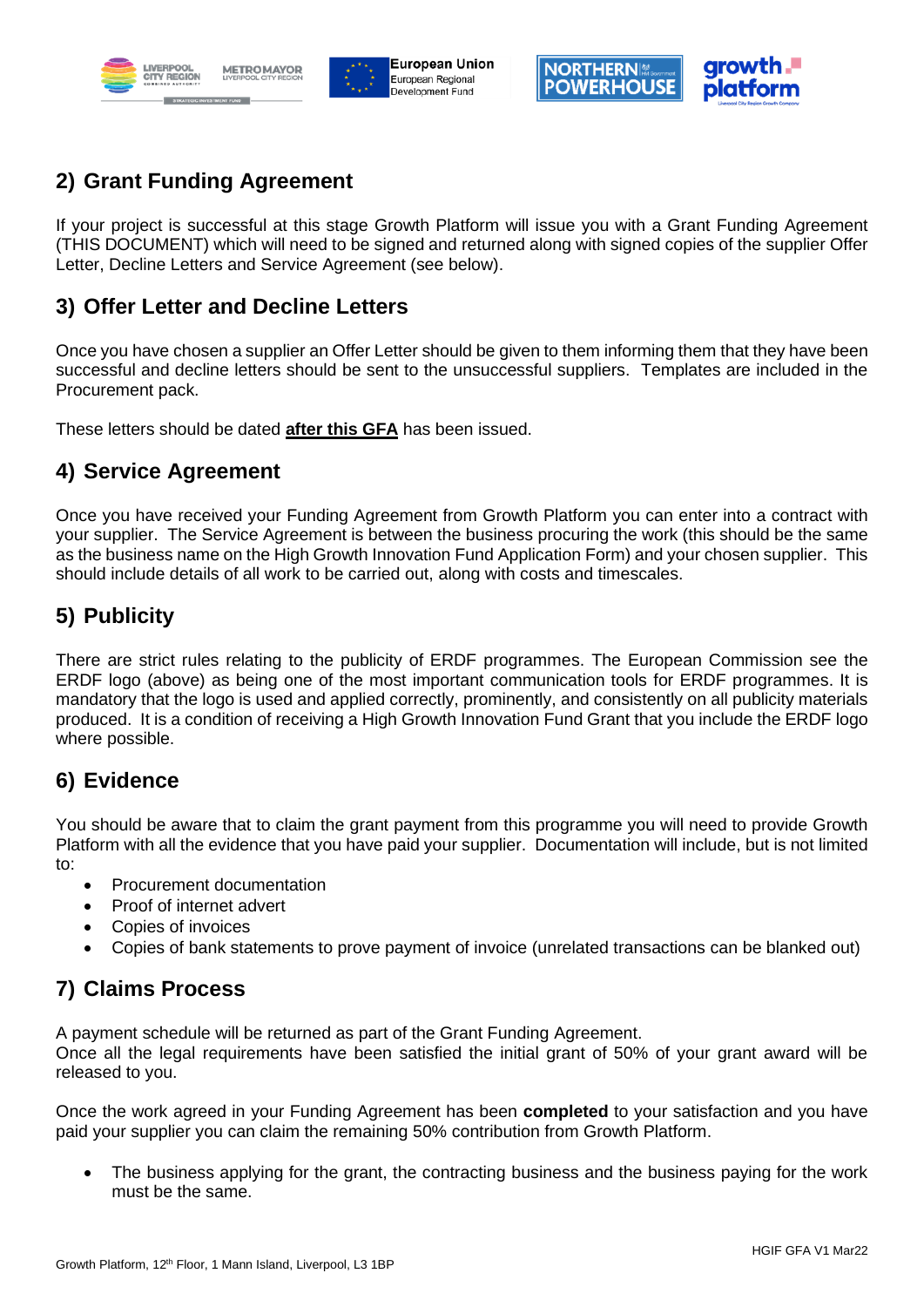





- Payment for the work must come out of a bank account in the same name as the business named on the original application.
- Final  $(2^{nd})$  payment can only be claimed once all contracted work has been fully completed to your satisfaction and paid for.
- The grant is exclusive of VAT. VAT paid to your supplier is not eligible for reimbursement and you should not include VAT in your invoice to the Growth Platform

Please forward all the documentation detailed below to allow Growth Platform to process your final payment in line with ERDF rules and regulations:

• Copy of invoice from your supplier. This needs to be certified as a true copy of the original **by the business claiming the grant**. Therefore, the following wording must be written on the invoice & signed & dated stating the person's position & organisation.

> "I certify that this is a true copy of the original document and the original is available on request: Signed: Date: Position in organisation: Name of organisation:"

- Copy of a bank statement showing the payment leaving your bank account. This again needs to be certified as a true copy of the original **by the business claiming the grant** – the wording above should be used. Please feel free to blank out any information not relating to this claim i.e., other unrelated transactions, balances, or account numbers. However, can you please ensure the statement clearly shows your company name.
	- $\circ$  If online banking is used, the bank statement must have the bank name and account name clearly visible and must be in a PDF or other format that cannot be manipulated. A download of transactions to an excel spreadsheet is not acceptable.
	- $\circ$  If the payment was made by credit card this is not classed as payment. You will need to provide evidence that the credit card balance has been repaid.
- Your invoice for the remaining payment (exclusive of VAT)

Please return all the above documentation to: [highgrowth@growthplatform.org](mailto:highgrowth@growthplatform.org)

Claims for payment will normally be made on a quarterly basis at the end of March, June, September, and December.

# **8) Document Retention**

You are required to ensure that all original documentation relating to your project, its implementation and its financing are retained until a date to be notified by the Secretary of State, this is currently expected to be at least 31st March 2033.

You should ensure you are able to make original documentation or verified true copies relating to your project and its implementation and its financing available to auditors when required.